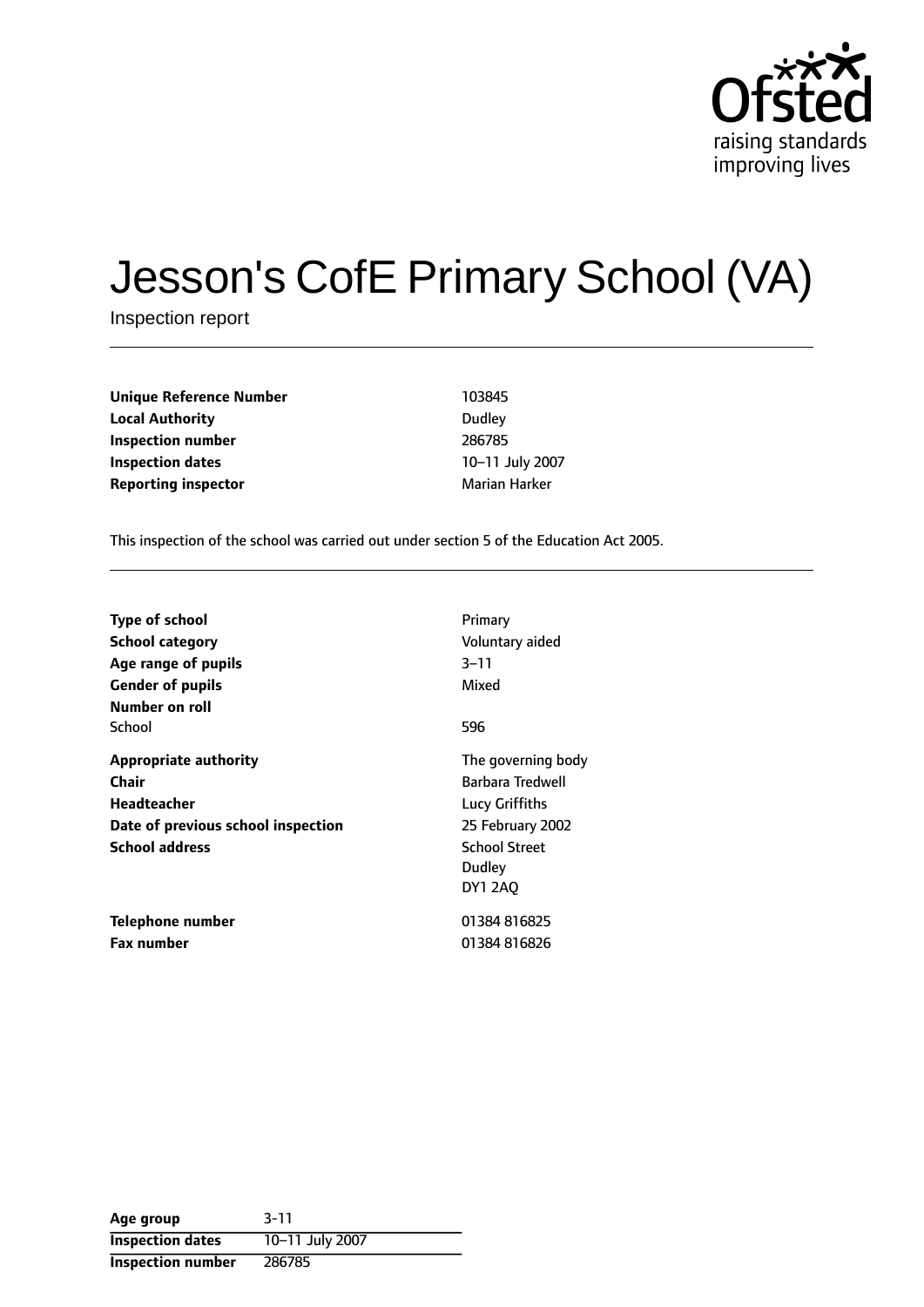.

© Crown copyright 2007

#### Website: www.ofsted.gov.uk

This document may be reproduced in whole or in part for non-commercial educational purposes, provided that the information quoted is reproduced without adaptation and the source and date of publication are stated.

Further copies of this report are obtainable from the school. Under the Education Act 2005, the school must provide a copy of this report free of charge to certain categories of people. A charge not exceeding the full cost of reproduction may be made for any other copies supplied.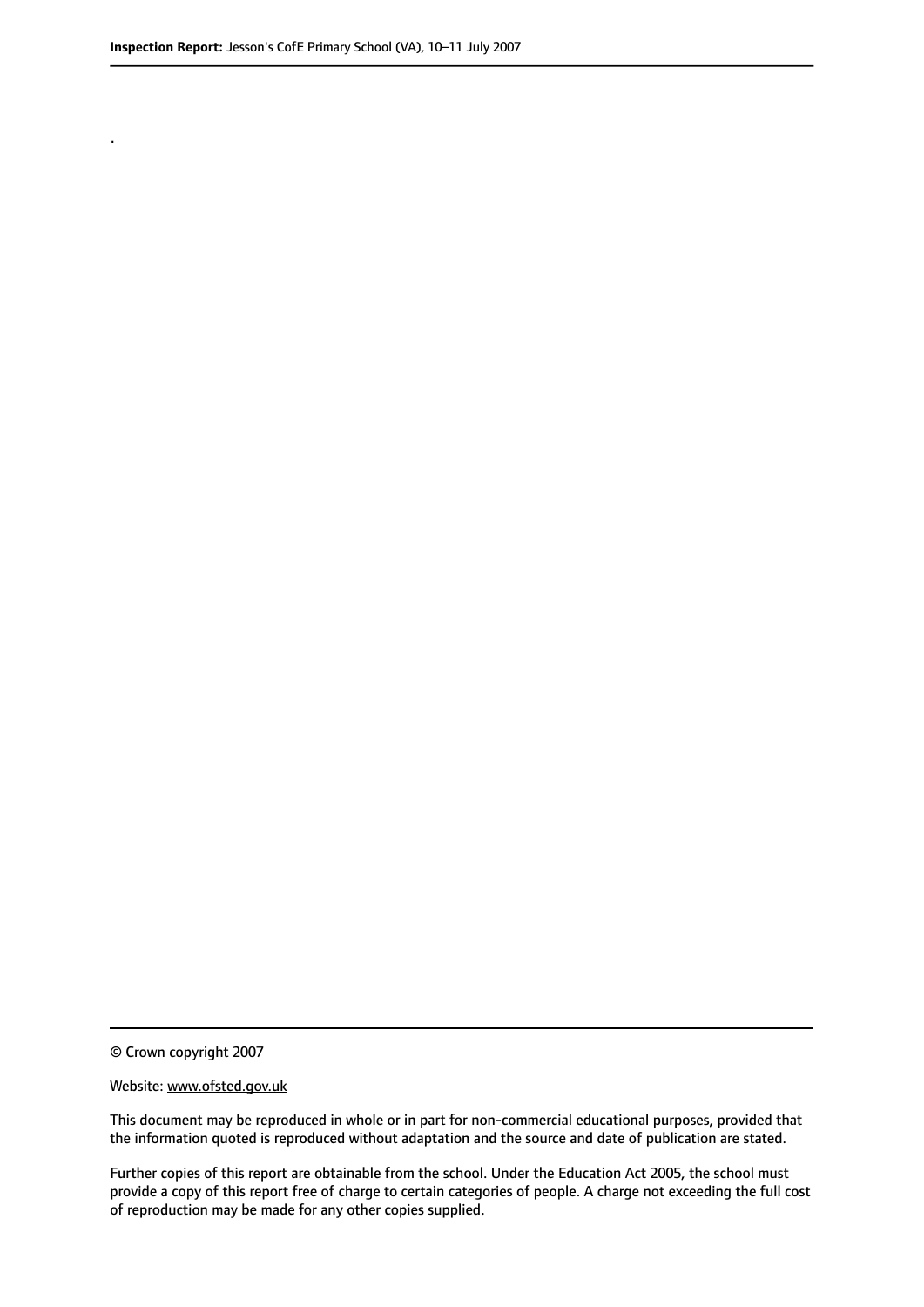# **Introduction**

The inspection was carried out by three Additional Inspectors.

#### **Description of the school**

In this large school, the proportion of pupils with learning difficulties and/or disabilities is very high. Almost three-quarters of pupils come from minority ethnic groups and nearly half of the pupils are learning English as an additional language.

## **Key for inspection grades**

| Grade 1 | Outstanding  |
|---------|--------------|
| Grade 2 | Good         |
| Grade 3 | Satisfactory |
| Grade 4 | Inadequate   |
|         |              |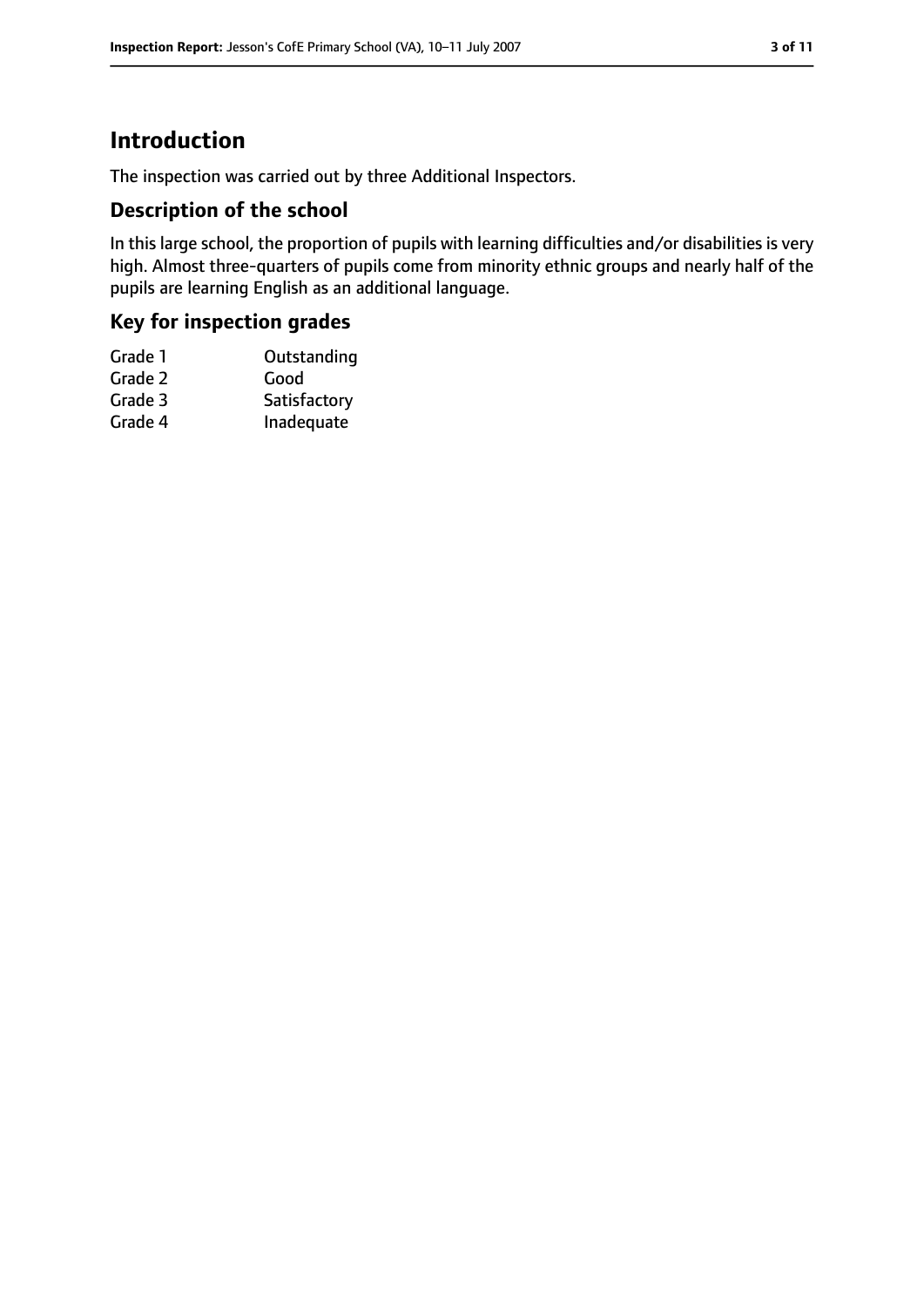# **Overall effectiveness of the school**

#### **Grade: 3**

Jesson's Primary is a satisfactory school which is distinguished by a caring ethos where everyone works well together. One parent said, typically, 'The staff should be applauded for their commitment to the personal development of the children in their care.'

Achievement is satisfactory but standards are exceptionally low. Children enter the Nursery with skills well below the expected levels for this age. Satisfactory progress is made in the Foundation Stage, although few children achieve their learning goals by the time they enter Key Stage 1. Pupils make satisfactory progress in reading, writing and mathematics in Key Stage 1. Standards at the end of Year 2 remain well below average but are beginning to rise in mathematics. Achievement is satisfactory in Key Stage 2, although rates of progress vary. By the time the pupils leave the school in Year 6, standards are broadly average in English but remain well below average in mathematics and science.

Pupils' personal development and well-being are good. Pupils speak confidently about their achievements and enjoy their work. Relationships are harmonious. Attendance has improved since the last inspection and is good. The pupils are polite and mature young people who respect the adults they work with. They have a satisfactory awareness of how to keep healthy and safe. The curriculum is satisfactory and meets the needs of the pupils. It is suitably adapted for pupils with learning difficulties and/or disabilities, who are fully included and achieve satisfactorily. Specialist support staff make a positive contribution to these pupils' achievement and progress. The quality of teaching and learning is satisfactory. In the majority of lessons, relationships are a strength, behaviour is well managed and learning is interesting. However, teachers are not making enough use of information about how pupils are doing in mathematics when planning lessons. The school works well with outside agencies, and parents are positive and supportive. The quality of care, guidance and support is satisfactory. Individual targets for pupils' academic progress are not consistently used by all teachers. As a result, many pupils are unsure of what they need to do in order to improve their work.

Leadership and management are satisfactory. The headteacher has formulated a clear direction for the school which is shared by the senior management team. The school has a sound understanding of the main areas for development and its self-evaluation is generally accurate. However, in otherwise satisfactory monitoring, lesson observations do not always lead to improvements because weaknesses are not followed up as rigorously as they could be. The school has made satisfactory progress since the last inspection and is satisfactorily placed to continue to improve.

## **What the school should do to improve further**

- Ensure that targets and marking give pupils clear feedback that shows them what they need to do to improve.
- Establish a more rigorous approach to monitoring the quality of teaching and its impact on pupils' learning so that improvement, particularly in standards, takes place more quickly.
- Make more effective use of assessment information to plan work that offers appropriate challenge for all pupils.

A small proportion of the schools whose overall effectiveness is judged satisfactory but which have areas of underperformance will receive a monitoring visit by an Ofsted inspector before their next section 5 inspection.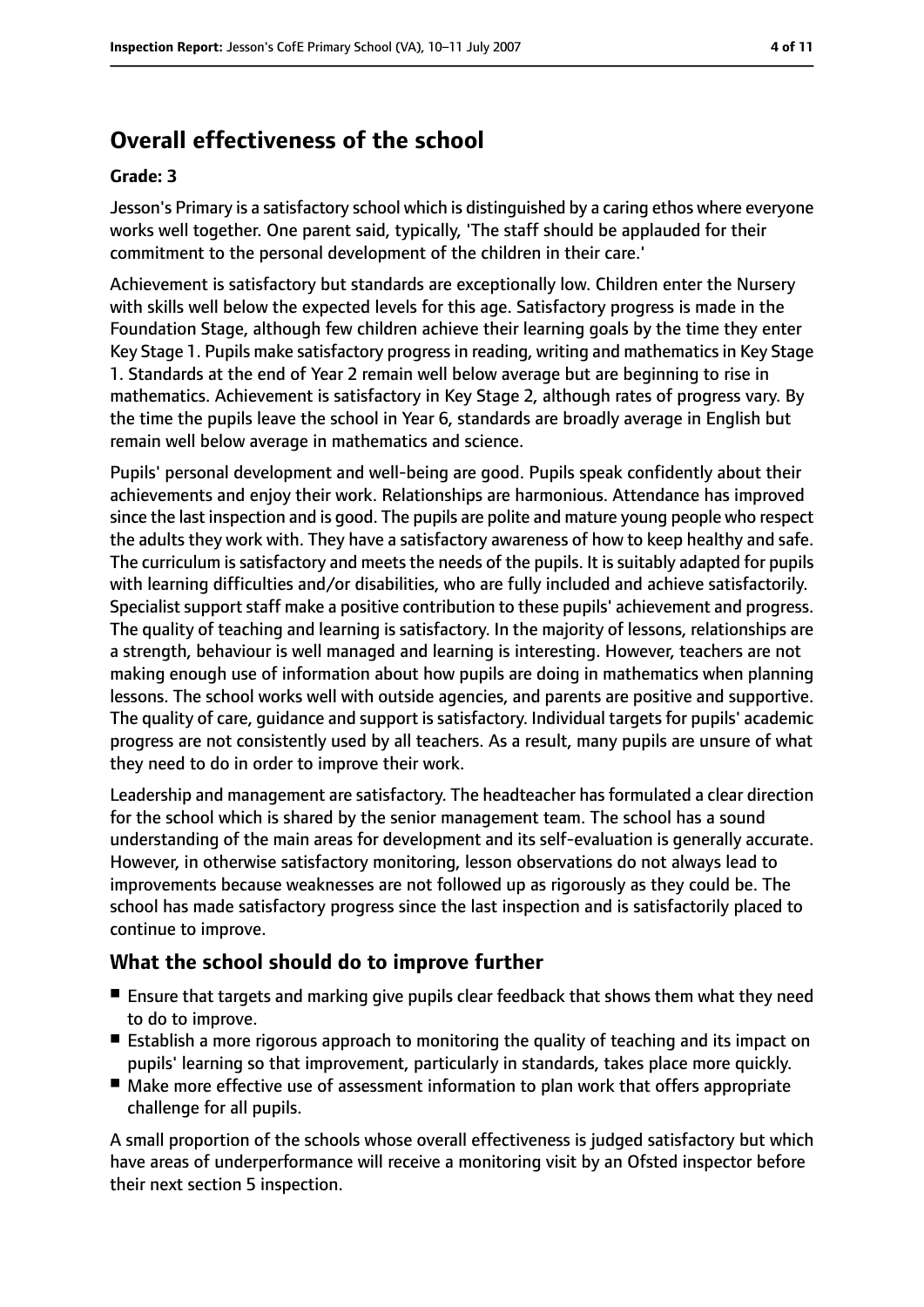# **Achievement and standards**

#### **Grade: 3**

The school's strategies to raise attainment are beginning to have a positive impact, as shown in the recent improvement in standards in mathematics in Key Stage 1 and English in Key Stage 2. However, more work remains to be done to raise standards and achievement across the school to ensure all pupils reach the standards of which they are capable.

When children enter the school their attainment is well below the expected levels, most noticeably in calculation, reading, writing, personal and social skills. Children make good progress in developing their personal skills in the Foundation Stage due to good quality care and support. Progress in reading, writing and calculation is satisfactory. In Key Stage 1, progress is satisfactory overall, but pupils make more rapid progress in mathematics because teachers' expectations are higher.

In Key Stage 2, progress is stronger in Years 5 and 6, especially in English, where assessment information is used effectively by teachers to support pupils' learning. Progress slows in Years 3 and 4 because the work pupils are given is not consistently challenging enough, particularly for the middle and lower attainers. Progress in mathematics is slower because not enough is expected of pupils; the tasks they are set are not matched well enough to their different learning needs and this slows the acquisition and understanding of new skills. Pupils make satisfactory progress in science. Pupils from minority ethnic groups are well supported and make satisfactory progress.

# **Personal development and well-being**

#### **Grade: 2**

Pupils' spiritual, moral, social and cultural development is good. Although many children start school with levels of personal skills that are well below those expected nationally, they make good gains in the qualities that will equip them for their next stage of education. Pupils' progress in their key literacy and numeracy skills prepares them adequately for the next stage of their education. Pupils have good attitudes towards school and feel safe; this is reflected in the significant improvement in attendance, which is now above the national average. Pupils work hard in lessons and do their best even when the work is not well matched to their needs. Good behaviour and a tolerant attitude towards others contribute significantly to this caring school community. Pupils frequently participate in wider community activities such as fund raising, the performing arts and sports events. They know what constitutes a healthy lifestyle and make sensible choices at lunchtime, but too many choose less healthy options for their morning snack.

# **Quality of provision**

## **Teaching and learning**

#### **Grade: 3**

This is a friendly school where relationships between pupils and staff are positive. In the Foundation Stage, there is a strong emphasis on developing children's social skills, which gives them a good foundation for their future learning. In Key Stage 1, the pupils are given interesting activities that are well matched to their age and abilities. In Years 3 to 6, teachers know and manage their pupils well. Pupils work hard in lessons and have opportunities to work in pairs or groups and contribute actively to their learning. For example, they are given the opportunity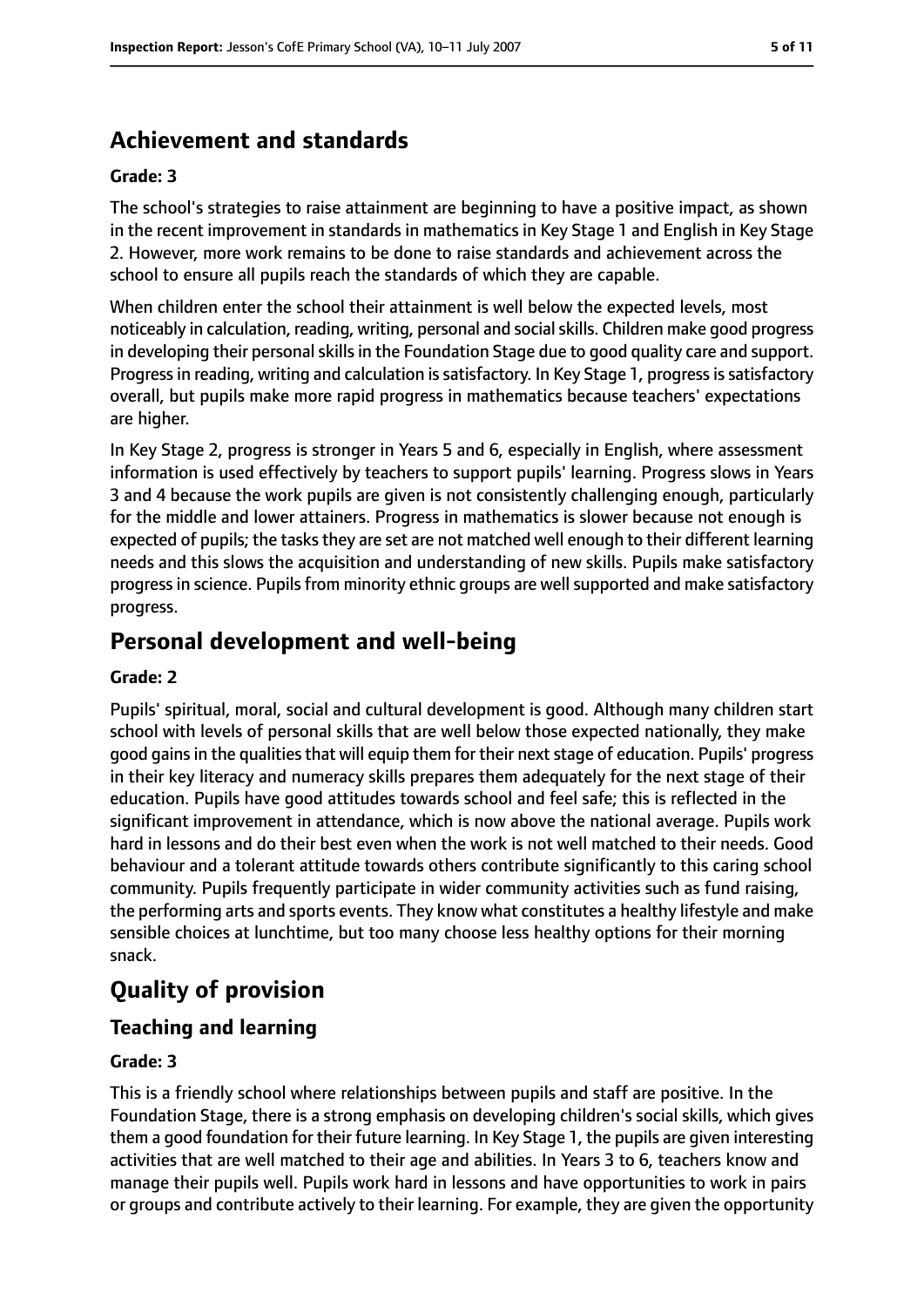to explain their thinking with a 'talking partner'. In a minority of lessons, particularly in Years 3 and 4, pupils' progress slows because the work is not matched well enough to pupils' different learning needs and the level of challenge for some groups is not high enough. Marking is satisfactory, although the quality is variable. It helps pupils to progress in Years 5 and 6, particularly in English, where pupils are given information about how to improve their work. In mathematics, marking is not always as helpful as it could be. It does not inform pupils regularly about what they have to do to improve their work. This is a key reason why progress in mathematics is weaker than in English.

## **Curriculum and other activities**

#### **Grade: 3**

The curriculum is broad and balanced and meets statutory requirements. It provides satisfactory opportunities for learning and helps pupils to become confident, caring and respectful individuals. The school provides plenty of opportunities for pupils to develop their understanding and enjoyment of the arts, and uses a range of outside providers well to contribute to these aspects of pupils' learning. The curriculum is further enriched by a wide range of very well attended after-school activities. There is a particularly good range of enrichment opportunities for the younger pupils, including visits and visitors. For example, a nursery group were looking forward to their visit to the high school for a dance festival. This enrichment makes learning interesting and fun. The planning for pupils with learning difficulties and/or disabilities is a strong feature. Personal learning programmes for these pupils are well matched to their needs.

## **Care, guidance and support**

#### **Grade: 3**

Orderly routines and high expectations of pupils' behaviour result in an environment where pupils feel comfortable and safe and able to seek help if needed. Child protection procedures and risk assessments are satisfactory and arrangements for safeguarding all pupils are secure. Inspections of the school site are regular, as are fire drills. Although the school teaches pupils how to lead a healthy life, including the importance of healthy eating and dental care, not enough is done to encourage pupils to put their learning into practice. Collective worship and assemblies are based on 'Values for Life' which contribute well to pupils' personal development. A significant strength of the school is the pastoral team who work with parents and outside agencies to help vulnerable pupils overcome difficulties and barriers to their personal development and achievement. The school has implemented a system for setting targets for pupils to help them know how to improve their performance. However, pupils are not yet sufficiently aware of their academic targets and what they need to do to achieve them.

# **Leadership and management**

#### **Grade: 3**

The school's collective leadership and management are satisfactory and have had a positive impact in moving the school forward. The arrangements for teachers' performance management are satisfactory. However, there is not a sufficiently rigorous check on the quality of teaching and the effect this has on pupils' achievement. Written feedback to teachers is not sharp enough and, as a result, teachers do not always know what to do to improve. Governors fulfil their statutory responsibilities and hold the school to account for the standards achieved by the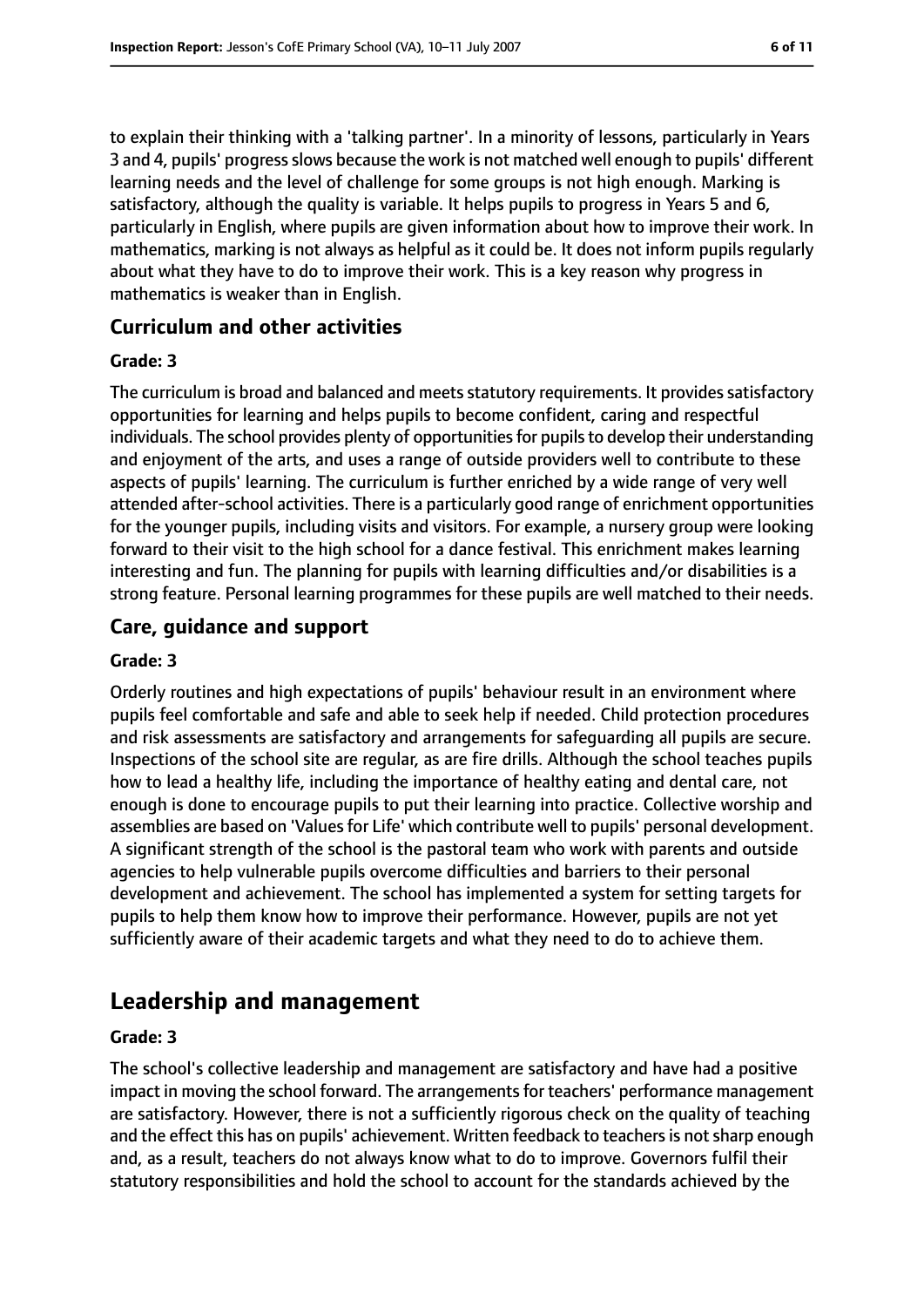pupils. They regularly visit school and are involved in monitoring the quality of provision on a regular basis.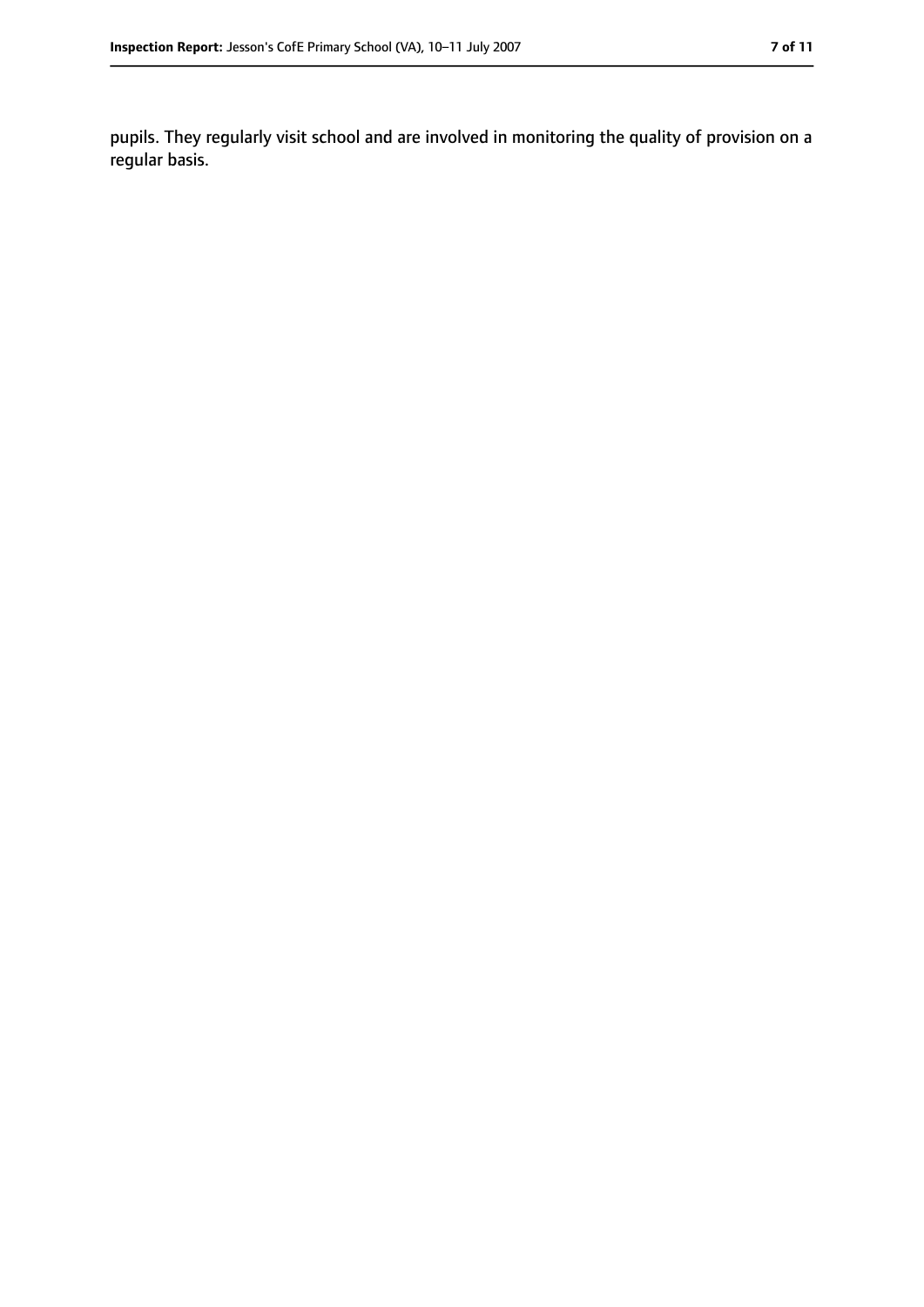**Any complaints about the inspection or the report should be made following the procedures set out in the guidance 'Complaints about school inspection', which is available from Ofsted's website: www.ofsted.gov.uk.**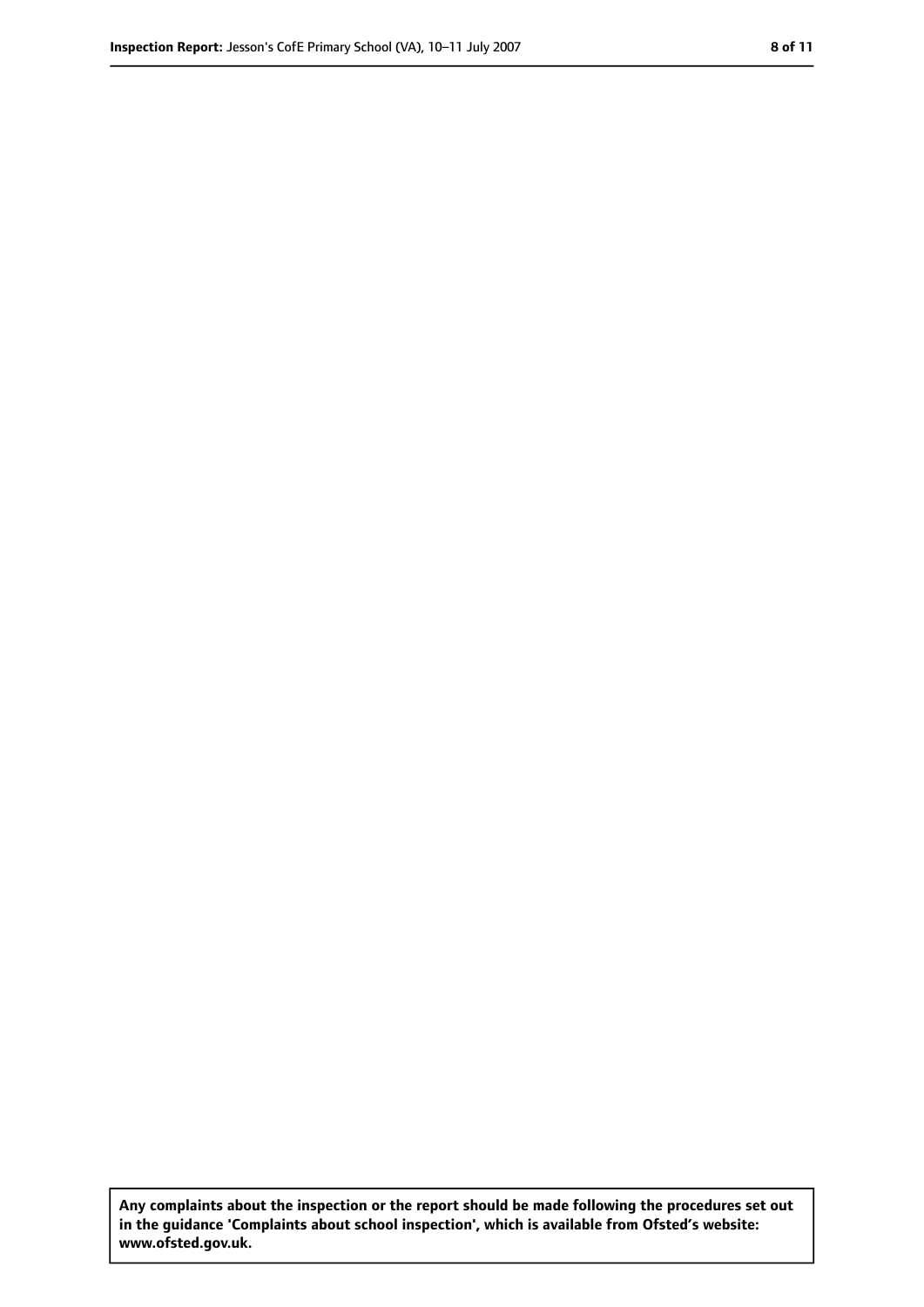#### **Annex A**

# **Inspection judgements**

| Key to judgements: grade 1 is outstanding, grade 2 good, grade 3 satisfactory, and grade 4 | <b>School</b>  |
|--------------------------------------------------------------------------------------------|----------------|
| inadequate                                                                                 | <b>Overall</b> |

## **Overall effectiveness**

| How effective, efficient and inclusive is the provision of education, integrated<br>care and any extended services in meeting the needs of learners? |     |
|------------------------------------------------------------------------------------------------------------------------------------------------------|-----|
| How well does the school work in partnership with others to promote learners'<br>well-being?                                                         |     |
| The quality and standards in the Foundation Stage                                                                                                    |     |
| The effectiveness of the school's self-evaluation                                                                                                    |     |
| The capacity to make any necessary improvements                                                                                                      |     |
| Effective steps have been taken to promote improvement since the last<br>inspection                                                                  | Yes |

## **Achievement and standards**

| How well do learners achieve?                                                                               |  |
|-------------------------------------------------------------------------------------------------------------|--|
| The standards <sup>1</sup> reached by learners                                                              |  |
| How well learners make progress, taking account of any significant variations between<br>groups of learners |  |
| How well learners with learning difficulties and disabilities make progress                                 |  |

## **Personal development and well-being**

| How good is the overall personal development and well-being of the<br>learners?                                  |  |
|------------------------------------------------------------------------------------------------------------------|--|
| The extent of learners' spiritual, moral, social and cultural development                                        |  |
| The behaviour of learners                                                                                        |  |
| The attendance of learners                                                                                       |  |
| How well learners enjoy their education                                                                          |  |
| The extent to which learners adopt safe practices                                                                |  |
| The extent to which learners adopt healthy lifestyles                                                            |  |
| The extent to which learners make a positive contribution to the community                                       |  |
| How well learners develop workplace and other skills that will contribute to<br>their future economic well-being |  |

## **The quality of provision**

| How effective are teaching and learning in meeting the full range of the<br>learners' needs?          |  |
|-------------------------------------------------------------------------------------------------------|--|
| How well do the curriculum and other activities meet the range of needs<br>and interests of learners? |  |
| How well are learners cared for, quided and supported?                                                |  |

 $^1$  Grade 1 - Exceptionally and consistently high; Grade 2 - Generally above average with none significantly below average; Grade 3 - Broadly average to below average; Grade 4 - Exceptionally low.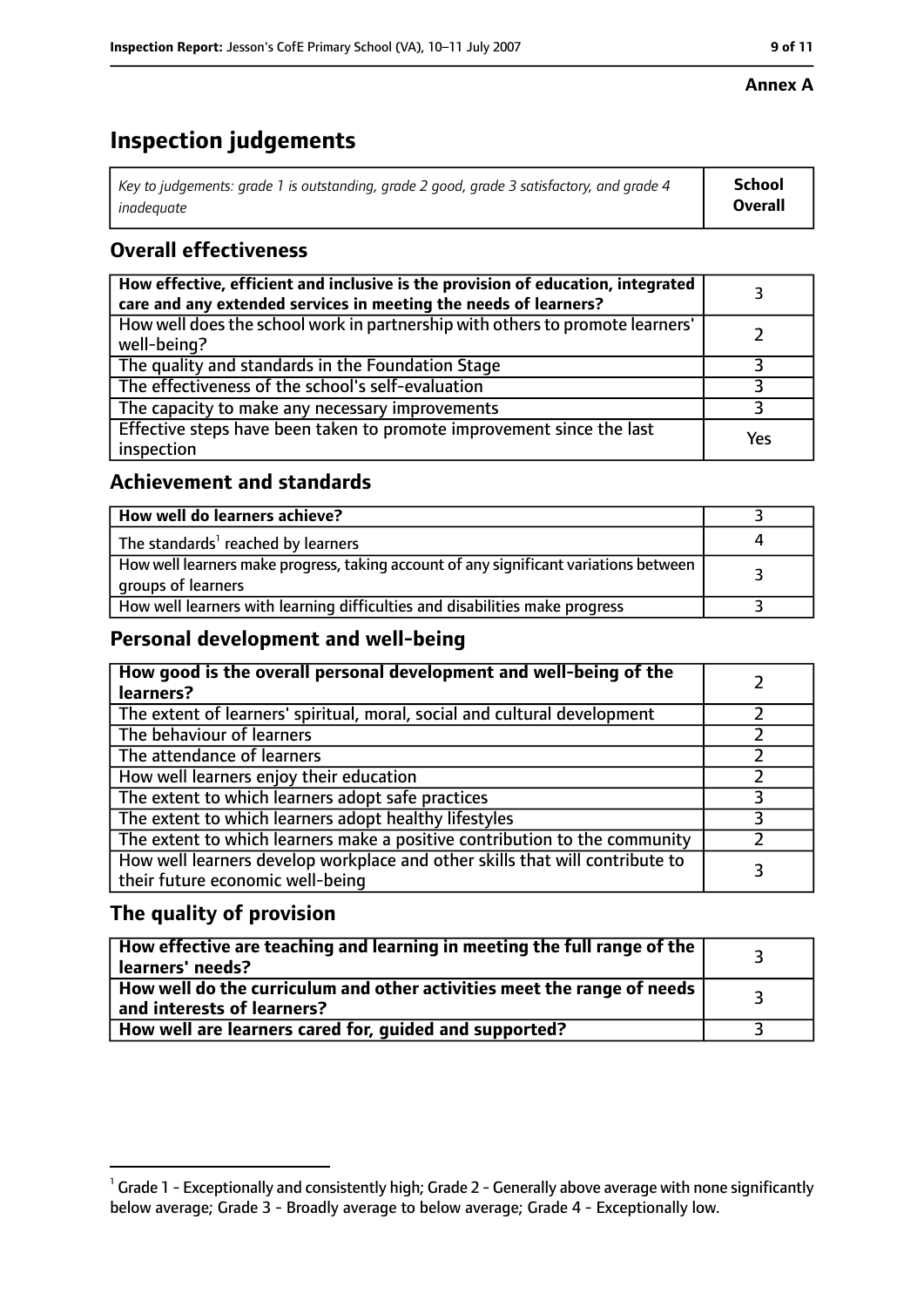#### **Annex A**

# **Leadership and management**

| How effective are leadership and management in raising achievement<br>and supporting all learners?                                              | 3         |
|-------------------------------------------------------------------------------------------------------------------------------------------------|-----------|
| How effectively leaders and managers at all levels set clear direction leading<br>to improvement and promote high quality of care and education |           |
| How effectively performance is monitored, evaluated and improved to meet<br>challenging targets                                                 | 3         |
| How well equality of opportunity is promoted and discrimination tackled so<br>that all learners achieve as well as they can                     |           |
| How effectively and efficiently resources, including staff, are deployed to<br>achieve value for money                                          | 3         |
| The extent to which governors and other supervisory boards discharge their<br>responsibilities                                                  | 3         |
| Do procedures for safequarding learners meet current government<br>requirements?                                                                | Yes       |
| Does this school require special measures?                                                                                                      | <b>No</b> |
| Does this school require a notice to improve?                                                                                                   | No        |